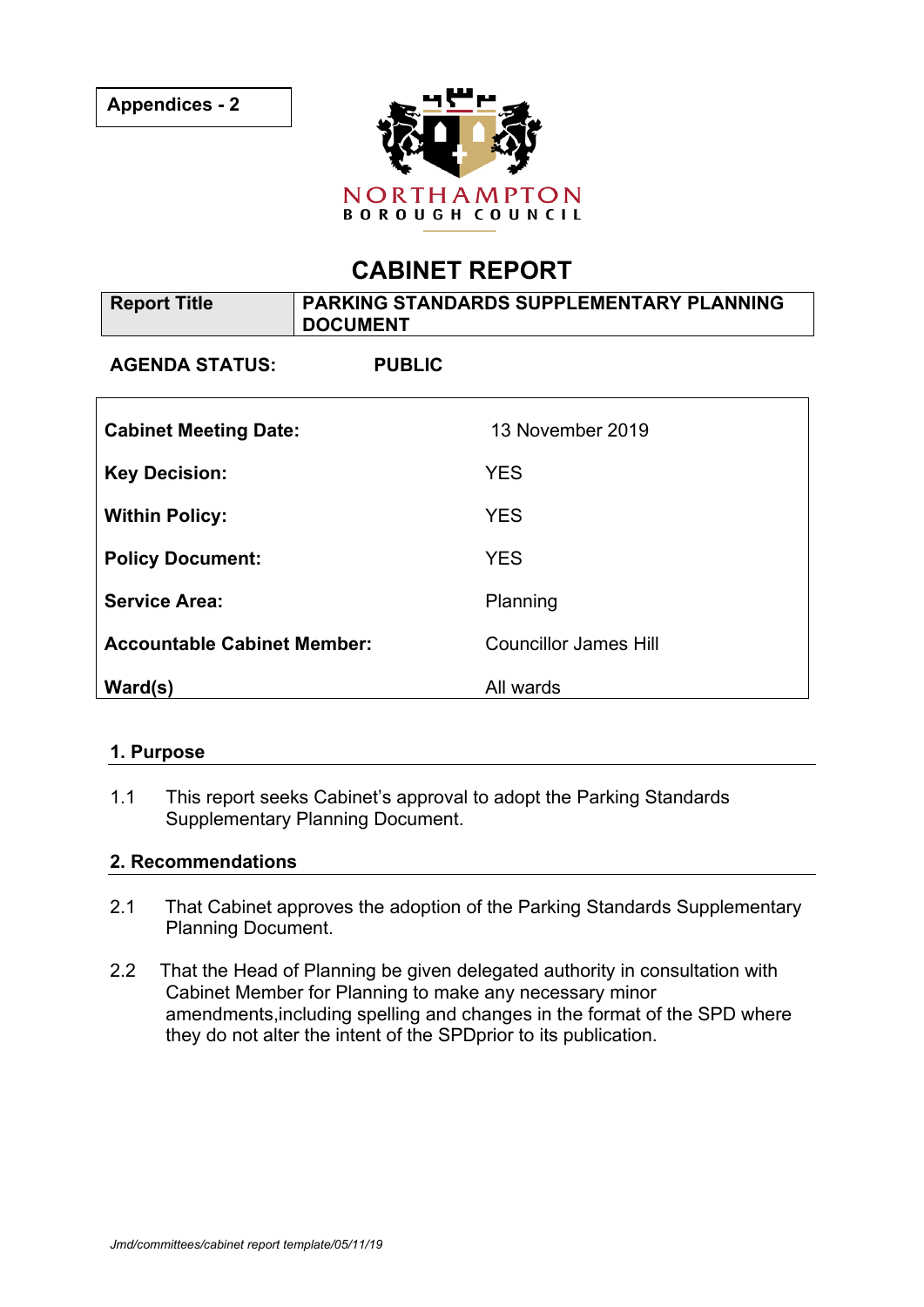## **3.1Report Background**

- 3.1.1 As set out in more detail in the report to the  $24<sup>th</sup>$  July meeting, the draft SPD has been prepared to provide guidance for applicants and decision makers as the appropriate amount of car parking necessary to support new development. The guidance provides further details on the implementation of policies contained in the submission draft of the Northampton Local Plan Part 2 and the West Northamptonshire Joint Core Strategy and takes into account objectives contained in the Central Area Action plan and relevant saved policies in the 1997 Northampton Local Plan. The SPD reflects the local circumstances, context and requirements for individual developments and the local area and expands on the previous parking standards incorporating parking design considerations provision for electric vehicles.
- 3.1.2 Members will recall that, at its meeting of  $24<sup>th</sup>$  July 2019, Cabinet noted the contents of the draft Supplementary Planning Document on Parking Standards and agreed its release for public consultation. This consultation took place from 8<sup>th</sup> August to 3<sup>rd</sup> October 2019.
- 3.1.3 Letters/emails were sent to statutory consultees, Members and those with an interest in parking standards, and provided further information about the draft SPD and where more information could be found. Copies of key documents were made available at the Council offices and public libraries in Northampton, in all cases feedback forms were made available. This information was included on the public notice which was sent to each consultee.
- 3.1.4 A total of ten responses to the public consultation were received. A full schedule of the responses and the Council's responses is set out in the Consultation Statement attached at Appendix A to this report.
- 3.1.5 Seven comments sought changes to the draft SPD. Most of these did not merit a change in the SPD because the matter raised are adequately covered by provisions in the SPD or elsewhere. Northamptonshire Police commented that all parking courtyards should be gated for security reasons. Measures to improve the security of parking courts are desirable, but it is not always practical to include gates in the design. Accordingly, Principle 2 has been amended to stipulate that parking courts should be gated where possible.
- 3.1.6 Following comments from Historic England, Principle 1 has been amended to refer to the sensitive design of parking provision in Conservation Areas.
- 3.1.7 The Supplementary Planning Document as it is proposed to be adopted is attached at Appendix B.

#### **3.2 Issues**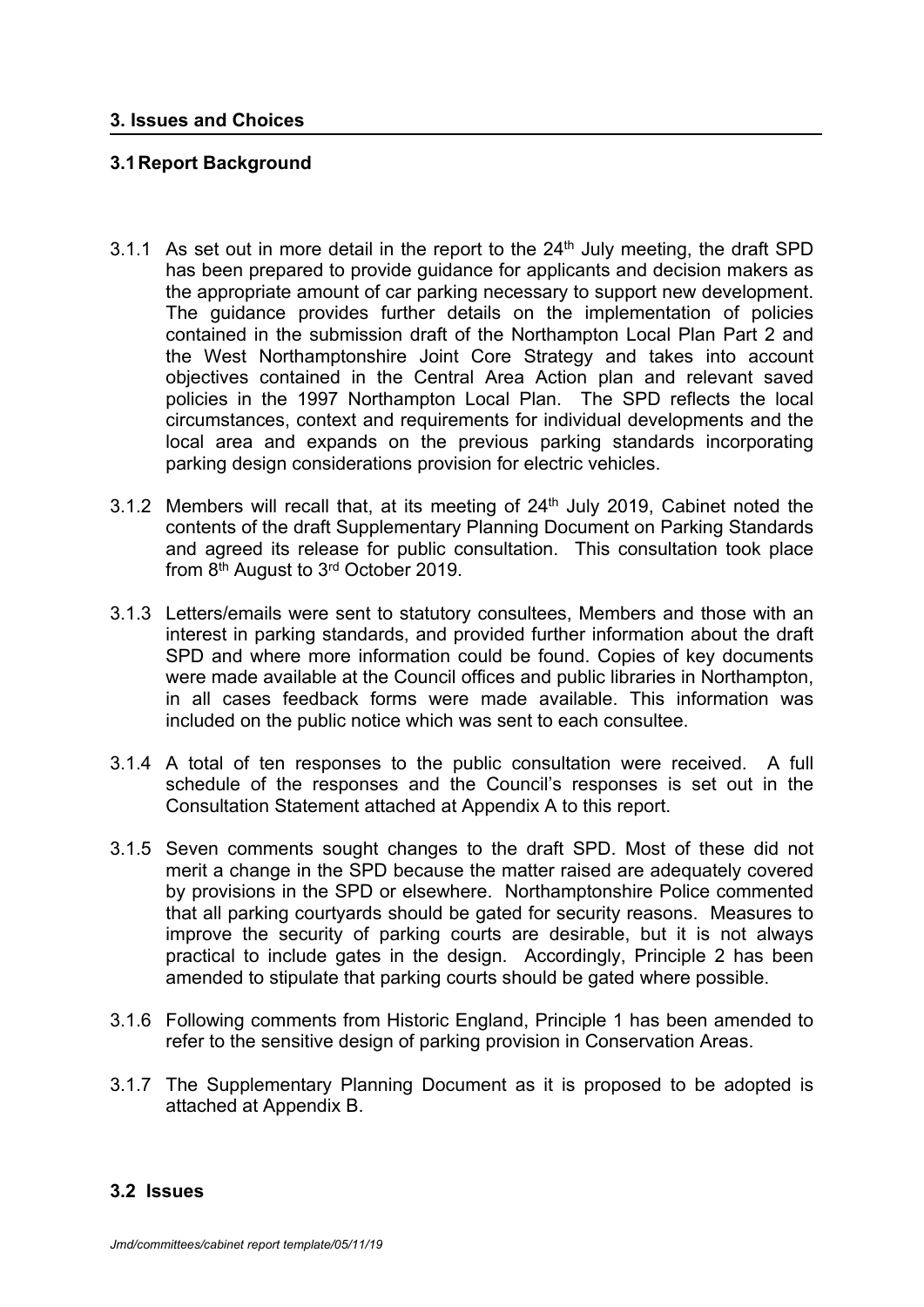3.2.1 Against the background of congestion and limited parking provision in parts of the borough, the Parking Standards SPD, if adopted, will help to ensure that future development provides adequate, well designed and convenient parking. It will provide guidance on the appropriate amount of car parking necessary to support new development. Since it also includes guidance for the design and layout of residential car parking, this has the benefit of bringing the standards and design guidance into one document.

# **3.3 Choices**

- 3.3.1 Option 1 would be to agree the adoption of the SPD which would help to ensure that new development provides adequate, well designed and convenient parking provision as it would be a material consideration in the planning process.
- 3.3.2 Option 2 is for members to not adopt the SPD which would mean the Local Authority would not have much control over parking standards in the Borough and may result in the proliferation of poorly designed parking.

## **4.1 Resources and Risk**

4.2.1 Financial Implications – none. The Guide will be one of the many tools used to determine planning applications.

## **4.2 Legal**

4.3.1 The document has been produced in accordance with the relevant planning regulations contained in the Planning and Compulsory Purchase Act 2004 (as amended 2012). Once adopted as a Supplementary Planning Document, it will become a significant material consideration in the determination of planning applications.

## **4.4 Equality and Health**

4.4.1 There are no equality and / or diversity implications arising from the proposed recommendation of this report. Both the submission draft Northampton Local Plan and the Joint Core Strategy have been subject to an Equality Impact Assessment. A separate assessment for this SPD is not therefore required.

## **4.5 Consultees (Internal and External)**

- 4.5.1 The Development Management team in the Planning Service was consulted.
- 4.5.2 Public consultation: A formal 8 week public consultation was undertaken.
- 4.6.1 It was commented that ungated parking courts provide areas of concealment which encourage anti-social behaviour. Therefore the requirement to provide a gate has been added to principle 2.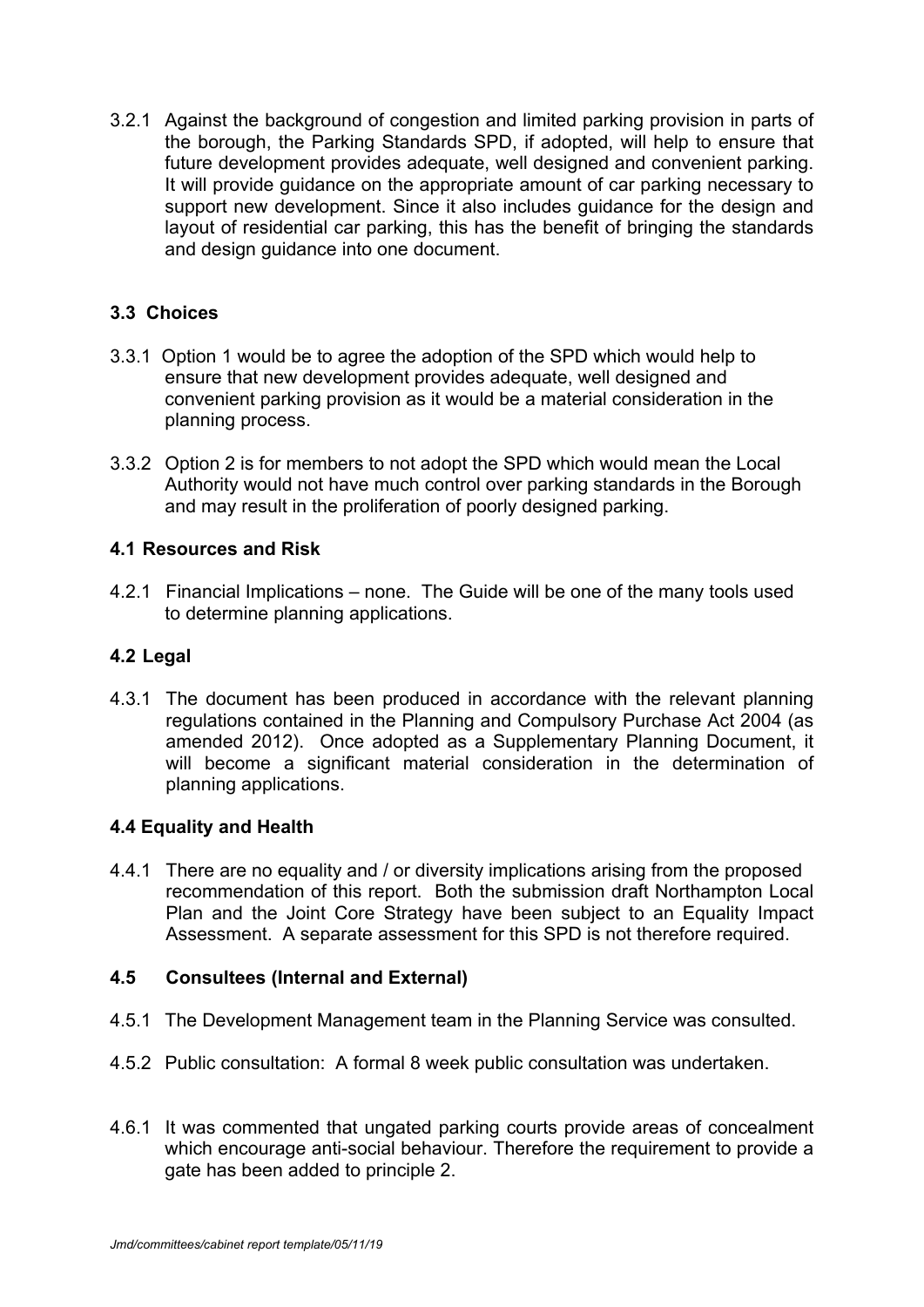4.6.2 Historic England commented that parking could potentially have an impact upon heritage assets. The requirement for sensitive design of parking areas in Conservation Areas has been added to principle 1.

#### **4.6 How the Proposals deliver Priority Outcomes**

4.6.1 The implementation of this document by developers and Development Management officers will result in an effective planning process and the provision of appropriate parking infrastructure to service new development and mitigate adverse impact. By clarifying and increasing the effectiveness of determining planning applications, the Council will meet its priorities in delivering excellent customer service and in delivering value for money services.

#### **4.7 Environmental Implications (including climate change issues)**

4.7.1 By addressing the need to deliver parking and charging facilities for electric vehicles, this SPD will help to facilitate the wider uptake of electric cars in the Borough.

## **4.8 Other Implications**

4.8.1 None.

## **5. Background Papers**

Appendix A – Parking Standards SPD: Consultation Statement, November 2019

Appendix B – Parking Standards Supplementary Planning Document, November 2019

Draft Supplementary Planning Document – Parking Standards, July 2019 National Planning Policy Framework February 2019 Submission Draft Northampton Local Plan Part 2 (May 2019) Northamptonshire Parking Strategy September 2016 West Northamptonshire Joint Core Strategy December 2014 Northampton Central Area Action Plan January 2013 Northampton County Council Local Transport Plan March 2012 Northampton Local Plan June 1997

#### **6. Next Steps**

If Members choose to adopt the SPD, an Adoption Statement will be prepared. This Adoption Statement and the accompanying documents will then be placed on the Council's website.

> **Peter Baguley Head of Planning**